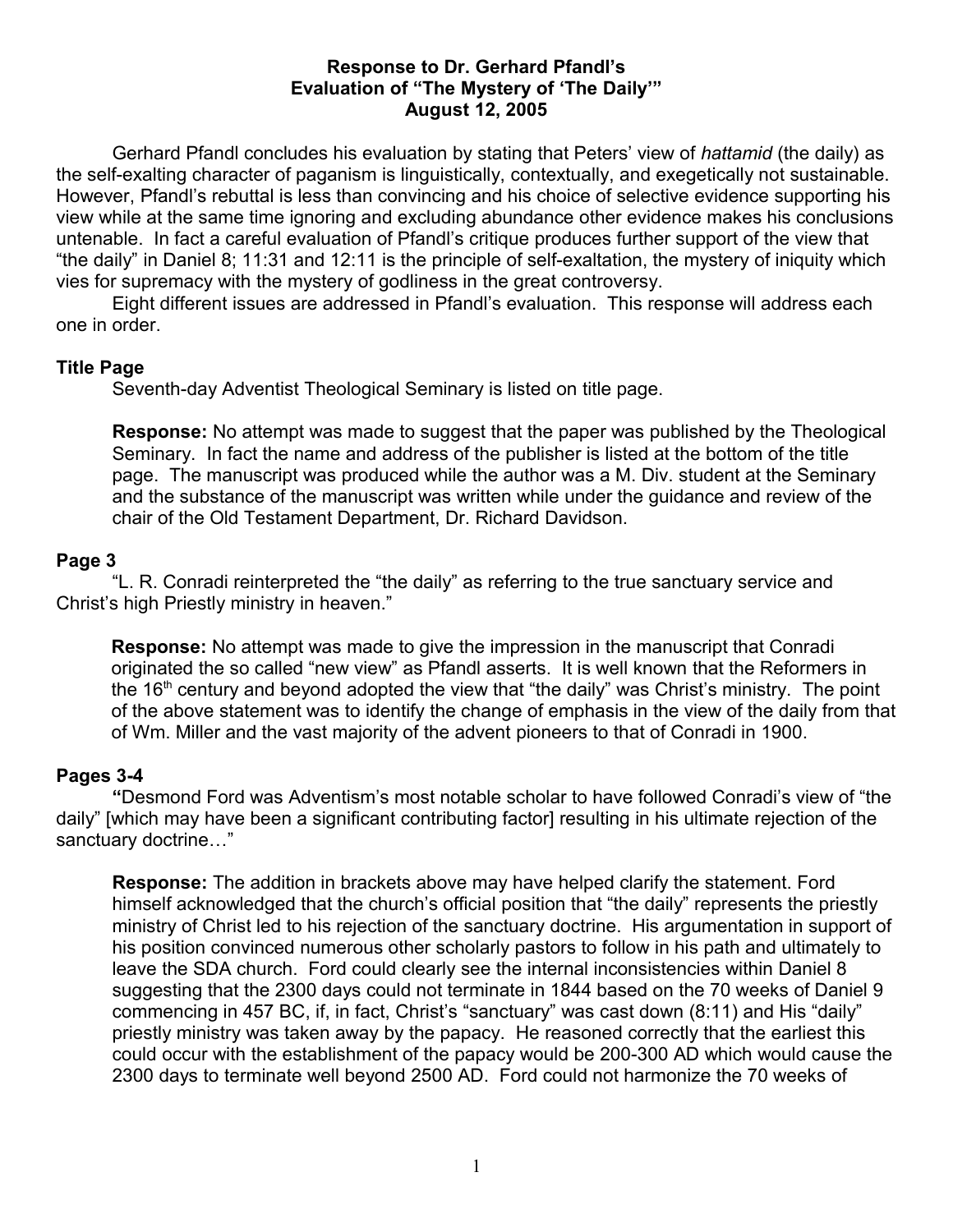Daniel 9 with the 2300 days of Daniel 8 terminating in 1844. At least he was intellectually honest with what he understood to be the Adventist position.

# **Pages 9-14**

Is there any significance to the gender oscillations in Daniel 8:9-12? For Pfandl, the personage in 8:11 taking away "the daily" is the papacy. He therefore argues that the 4-fold gender oscillation in these four verses is of little significance and superfluous, and he attempts to support his conclusions based on Hebrew linguistic anomalies using several literature citations.

**Response:** According to Pfandl **t**he 4-fold gender oscillation in these verses is a literary quirk of the Hebrew grammar or even perhaps a stylistic tool employed by the author, Daniel. He cites evidence from *Gesenius' Hebrew Grammar*. It should be noted however that the gender transition in Daniel 8 is not confined to a single 2-fold instance. This 4- fold oscillation or any other gender oscillation of gender occurs no where else in the book of Daniel.

I do agree with Pfandl's observation that Hebrew gender mixing is evident elsewhere in the OT. However, the evidence cited from *Gesenius Hebrew Grammar* does not apply to the gender oscillations of 8:9-12. In this text masculine suffixes especially in the plural *are not* used to refer to feminine substantives. Moreover, the problem in 8:9-12 *is not* that of the "agreement between subject and predicate with respect to gender" which occurs elsewhere in the OT as Gesenius notes.

The uniqueness of the gender oscillations in 8:9-12 is related to the total transformation of the gender of the predicate and corresponding pronouns oscillating from masculine to feminine to masculine to feminine in 8:9, 10, 11, and 12 respectively. This phenomenon is not addressed in the Gesenius' citations. The repetitious oscillations seem to be purposeful to emphasize the uniquely distinctively behavior of the actors in this drama.

Pfandl cites Ezek. 23:49 as an example of gender oscillation. But here the gender oscillation is reasonable. "They shall repay you for your (fem.) lewdness and you (fem.) shall pay for your (fem.) idolatrous sins." The feminine suffix and feminine predicate refer to the two harlot sisters (Oholah, Samaria and Oholibah, Jerusalem). "Then you (masc., Israel as nation) shall know I am God." The masculine predicate simply refers to Israel as a nation. There is *no* gender mixing here.

In the second example of Nahum 3:15, Gesenius' observation seems to apply where masculine suffixes (in this case referring to Nineveh, a fem. substantive) are not infrequently used to refer to feminine substantives (in this case referring to locust, fem.).

The other explanations cited by Pfandl for the gender oscillations of Daniel 8:9-12 seem to be desperately grasping at the wind. Pfandl also puts forth Martin Proebstle's suggestion that gender changes in 8:9-11 are used stylistically. Proebstle's stylistic argument is interesting, but is very weak at best with no obvious precedent in Daniel, and the argument certainly falls short in explaining the gender oscillating from masculine in 8:11 to feminine in 8:12.

None of Pfandl's arguments satisfactorily explain the 4-fold gender oscillation of 8:9-12. The unique 4-fold gender oscillations similar to those of Daniel 8:9-12 appear no where else in the OT and appear to be an overt literary, linguistic device to distinguish between the two personifications of the little horn and their interplay with one another. Pagan Rome comes on the scene first growing horizontally in 8:9 followed by papal Rome growing great vertically and coexisting with pagan Rome in 8:10. In 8:11 Papal Rome co-mingles with pagan Rome and usurps its exalting authority assuming and displacing the location and occupancy of pagan Rome's sanctuary. Finally in 8:12 Papal Rome utilizes military alliances to root out opposing pagan/Arian forces.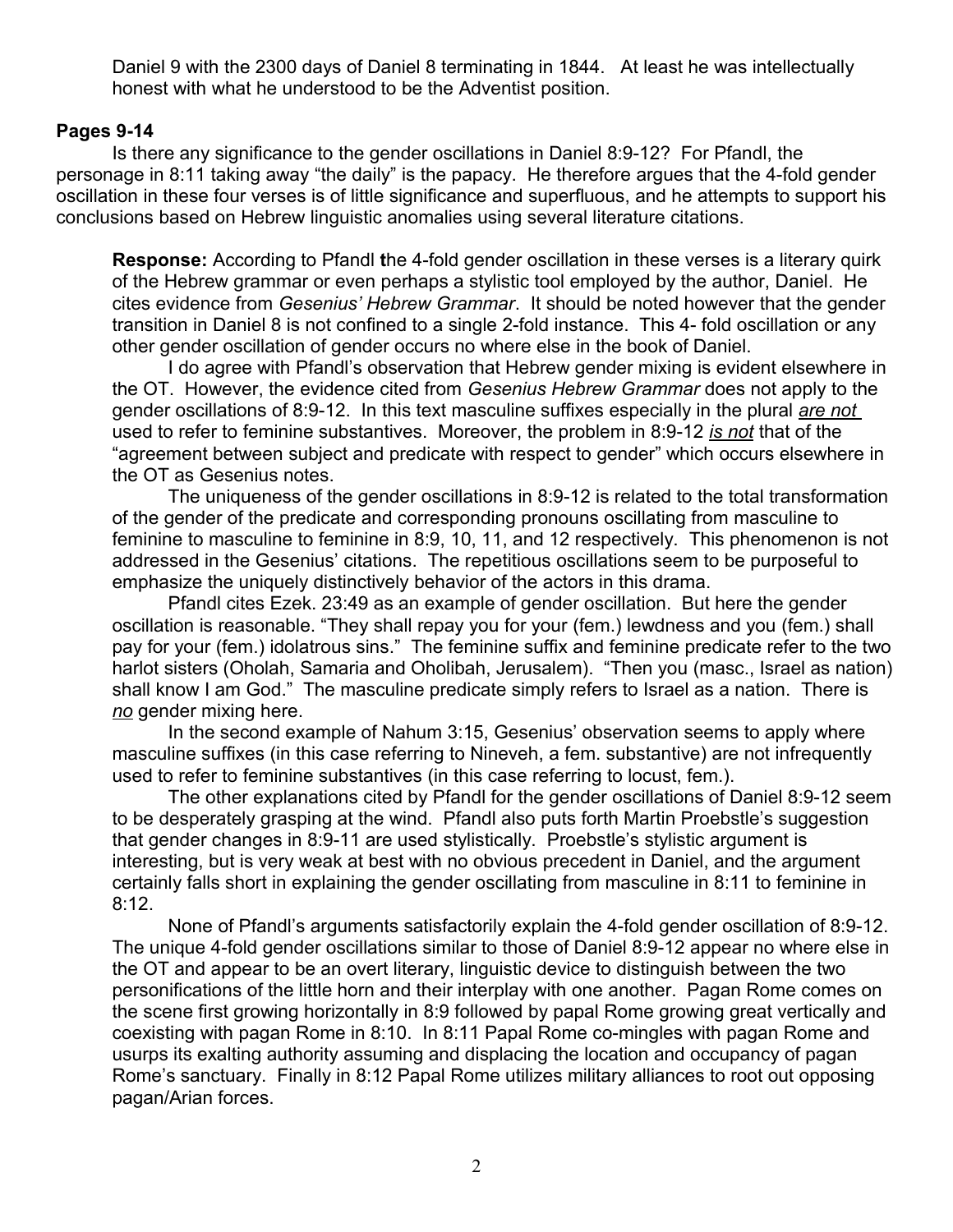The gender oscillation from masculine (pagan Rome, 8:9) to feminine (papal Rome, v. 10) to masculine (pagan Rome, v. 11) to feminine (papal Rome, v. 12) helps identify the actor from whom "the daily" is taken away in v. 11 as pagan Rome; and the personage who takes away "the daily" is understood to be the feminine actor (papal Rome) of v. 10 and 12. The real problem in interpreting 8:9-12 revolves around identifying personages associated with confusing array of pronouns in the passage, especially 8:11. Gender oscillations are one of the keys that help unlock that mystery.

#### **Pages 15-16**

The crux issue in 8:11, probably the most difficult text in the entire passage, is the following question: From whom is "the daily" taken away? Is "the daily" taken away from 1) the Prince of host, 2) the papal horn power, or 3) the pagan horn power? Who or what is the antecedent of the various masculine pronouns in 8:11? Is the antecedent 1) the Prince of the host, 2) the papal horn power, or 3) the papal horn power? Finally whose sanctuary is being cast down? All these questions hinge on the answer to the identity of the antecedent of the masculine pronouns in 8:11. Pfandl asserts based on the syntactic-semantic correspondence of prepositional phrases ("Unto the prince …" corresponding to "and from him…") in 11a and 11b respectively, that the antecedent of the pronoun should be the Prince of the host. But is this assertion correct?

**Response:** The author of *The Mystery of 'The Daily'* contends, based on grammatical nearness, that "the antecedent of 'from him' is the one exalting himself or pagan Rome. The internal reflection of the inverted Hebrew syntax is illustrated below where the one exalting himself is identical to the one from

("…unto the Prince of the host **he** exalted **himself ::** and **from him** the daily is taken away….")

whom "the daily" is taken away. This supports the contention that "the daily" is taken away or lifted up from pagan Rome, based on the gender oscillations and identification previously specified.

Both Pfandl and the author agree that the Hebrew preposition, *mimmennu*, should be translated "from him" and not "by him" and that this same personage (either the Prince of the host or the little horn power) is the one whose sanctuary is cast down.

The final resolution of the question of whether it is the Prince of the host or the little horn power from whom "the daily" is taken away and his sanctuary is cast down centers on whose sanctuary (*miqdash*) is cast down in 8:11. The Hebrew word *miqdash* is consistently used in the OT to refer to earthly sanctuaries, either those of God for the benefit of the Israelites or those of a pagan origin. On the other hand, *qodesh* is used consistently for sanctuaries of a holy nature associated with YAHWEH, either God's earthly or His heavenly sanctuary. However, *miqdash* not *qodesh* is used in 8:11 specifying an earthly sanctuary therefore excluding the possibility that the phrase in 8:11 ("the place of his sanctuary was cast down") pertains to Christ's heavenly sanctuary. *Miqdash* is a cultic term used in a counterfeit cultic setting in the passage in Daniel 8.

Pfandl conveniently ignores this weighty evidence previously specified in the manuscript in setting forth his rebuttal. With this evidence it becomes clear that indeed the one who has "the place of his sanctuary is cast down" and the one from whom "'the daily' is taken away" cannot be the Prince of the host but must be the pagan Rome power.

The center of focus in 8:9-12 is on play and counter-play of the little horn power. *He* exalts geographically in 8:9; *she* exalts vertically to heaven in 8:10; *he* exalts unto the Prince of the host in 8:11 but yields his supremacy to papal Rome; and *she* is given an army in 8:12. It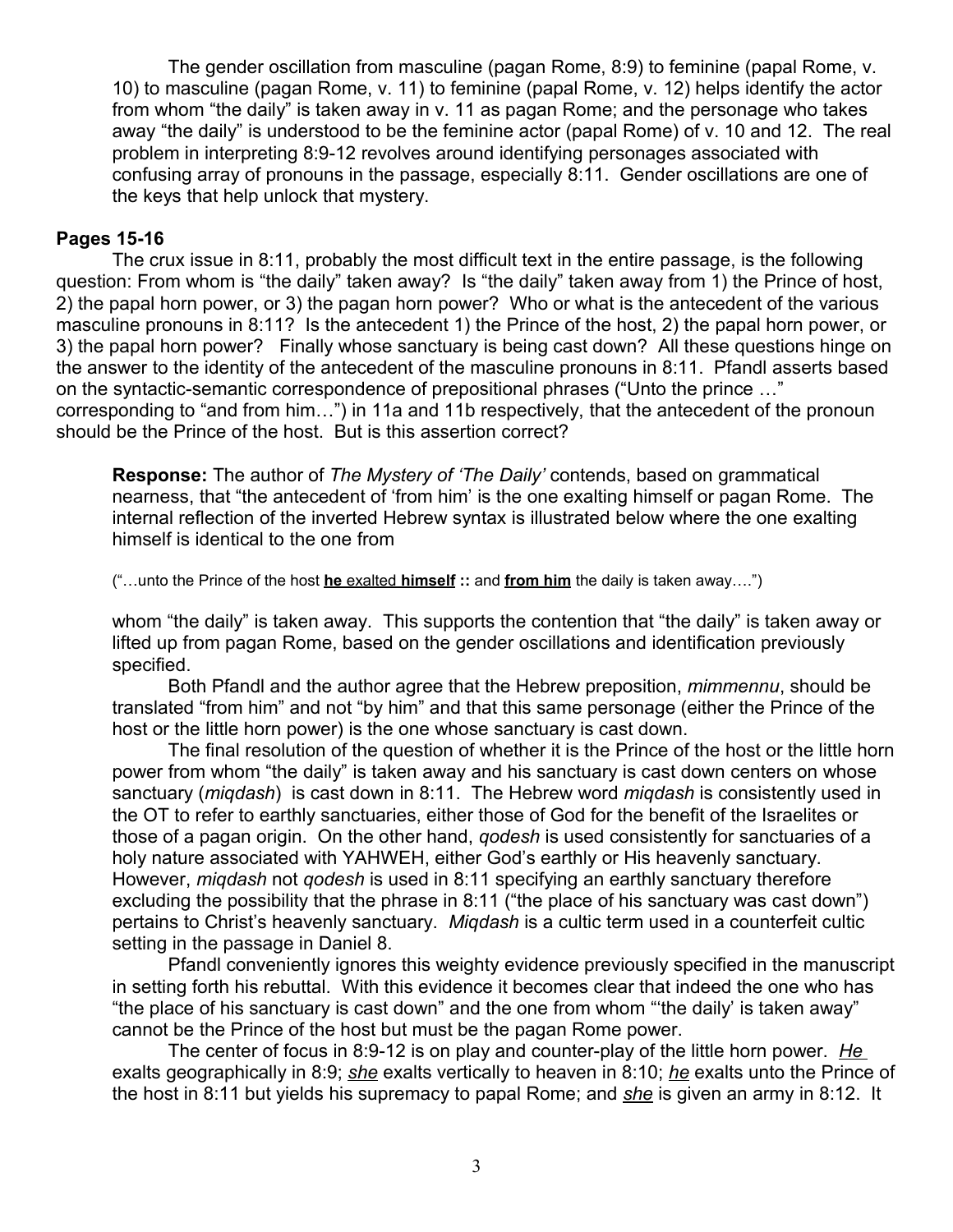is true that the over-arching theme in Daniel 8 is the great controversy between God's people and pagan/horn powers of Satan; nevertheless there is a competition between the two phases of Rome for supremacy all within the context of the great controversy between Christ and Satan.

## **Pages 17-23**

The question here revolves around the exchange of *rum* (to lift up) in 8:11 for *sur* (to take away or to turn aside) in 11:31 and 12:11. Pfandl contends that *rum* should be translated as "take away" in 8:11.

**Response:** The author's conclusions do not stand or fall on the translation of the Hebrew word, *rum* whether it is "lift up" or "take away."Either translation harmonizes sufficiently with author's thesis. Therefore no dispute is necessary on this point. However, the cognitive sense and distinction of the two words (*rum*: lift up, raise up, exalt; *sur*: remove, turn aside, take away) and their application in Daniel and Leviticus demands some clarification.

Pfandl contends based on Martin Proebstle's forthcoming Ph.D. thesis that in cultic passages *rum* is always translated as "take away" especially when used in connection with the Hebrew preposition *min*. Pfandl refers to numerous passages cited by Proebstle to support this thesis. However, just a cursory survey of other texts, for example, Numbers 15:19-20, suggests this is not an iron-clad rule. This passage is in a cultic setting within the context of a heave offering which demands that *rum* must be translated as "lift up" and not "set aside." *"….then it shall be that when you eat the bread of the land, you shall lift up* (not set aside) *a heave offering to Jehovah. You shall lift up* (not take away) *a cake of the first of your dough as a heave offering…"* The same observation applies to the three occurrences of *rum* with *min* in *Numbers* 18:28, 29 and 30. The cited passage in Isaiah 14:13 appears also to be an anomaly to the rule.

Moreover the passage in Daniel *is not* set forth in a cultic setting; it is set forth primarily in a counterfeit cultic setting, precluding the adherence to Proebstle's rule for the translation of *rum* as "take away."

In addition, it should be noted that the passages cited in Leviticus repeatedly employ the words *rum* and *sur* in a consecutive manner confined within three verses dealing with the manipulation of the sacrificial animal. The obvious conclusion is that the two words are employed to specify two distinct activities. Namely, the priest was to first remove the fat from the entrails and liver, and second he was to lift up the separated fat from the animal to the altar of burnt offering for consumption. The evidence suggests that the words, *rum* and *sur*, are not to be used interchangeably even in a cultic setting.

#### **Pages 23-30**

The issue addressed here is the identification of *hattamid* (the daily or the continual). Pfandl contends that because the passage in Daniel 8 is in a cultic setting especially 8:11 where the sanctuary (*miqdash*) is cast down and since *hattamid* is also a cultic term, therefore "the daily" should correspond to its cultic applications elsewhere in the OT. Pfandl disparages the author's conclusion that "the daily" revolves around the principle of self-exaltation which is the mystery of iniquity.

**Response:** Pfandl selectively cites one piece of evidence presented by the author that the adjective *tamid* (daily or continual) is employed numerous times in the OT in the context of pagan nations continually exalting against God. He asserts that this observation "is no indication…that *tamid* is a principle of self-exaltation." However, Pfandl conveniently omits an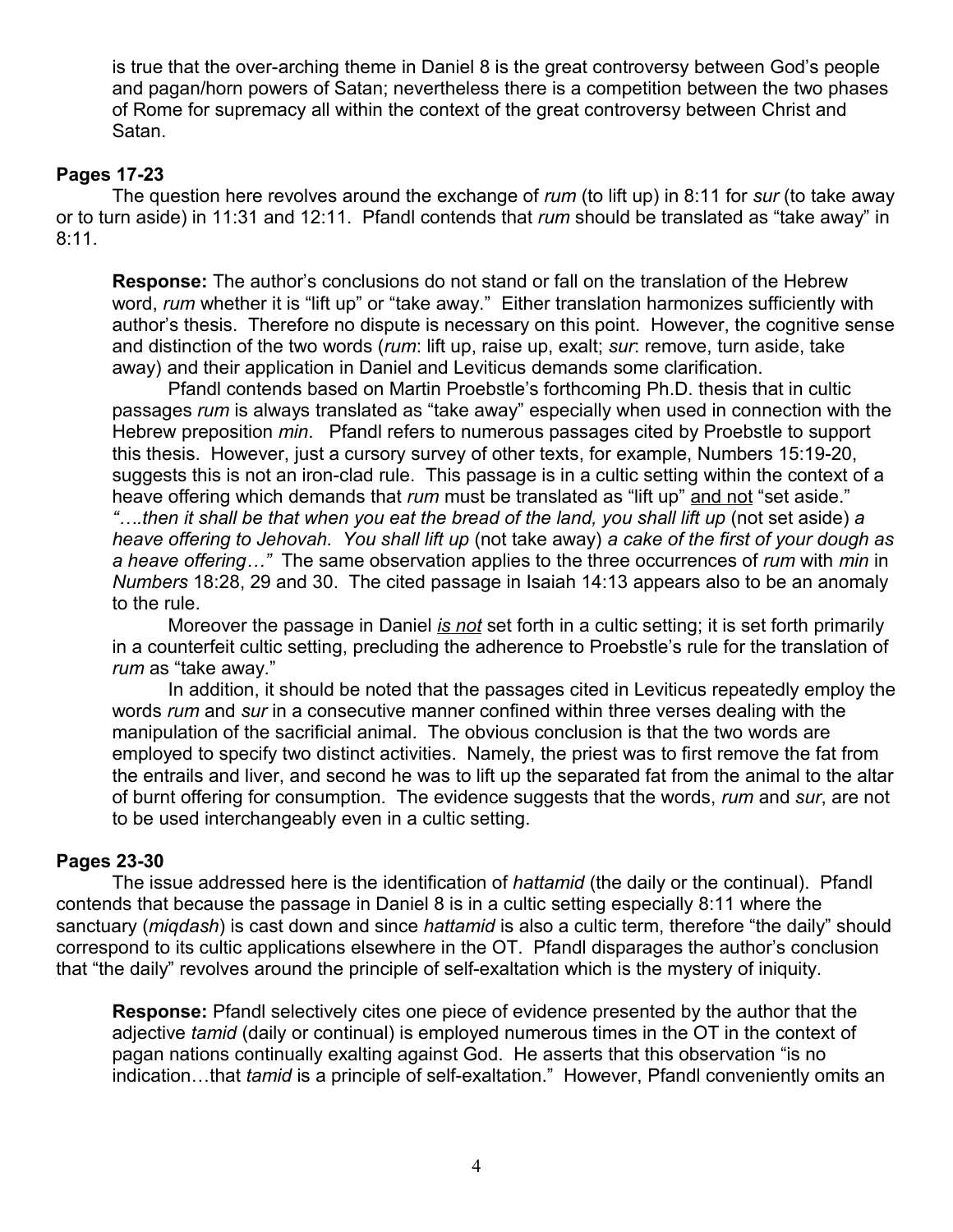abundance of other evidence presented by the author that substantiates the identification of "the daily" as the principle of self-exaltation.

For example, five (5) consecutive times the Hebrew word *gadal* (to exalt, to become great) is used in Daniel 8 --- *gadal, gadal, gadal, gadal, gadal*. First, the ram became great (8:4), second, the goat grew very great (8:8), third, the horn (masc.) grew exceedingly great (8:9), fourth, the horn (fem.) exalted to heaven (8:9) and fifth, the horn (masc.) even exalted himself to the Prince of the host (8:11). The principle of exaltation is a paramount theme in Daniel 8. Moreover there is a continual competition among powers to exalt above one another for supremacy and even above God.

Furthermore, *hattamid* identifies itself with this exalting principle in 8:11. Notice the close association of fifth occurrence of *gadal* with *hattamid* by virtue of the internal reflection of the Hebrew syntax in the illustration from 8:11 below.

#### *"Even unto the Prince of the Host he exalted himself* **::** *and from him the daily was taken away*…"

Above and beyond this evidence is the undeniable fact concerning the abundance of cultic terminology in Daniel 8 as Pfandl rightly points out. However, this terminology is entirely counterfeit cultic activity. The ram and the goat are not a cultic sacrifices but pagan nations exalting themselves. The horn is not part of the cultic altar of burnt incense; it is a counterfeit symbol of pagan national exaltation. This evidence alone should be sufficient to convince the casual reader that the cultic term, "the daily" in 8:11, must also be a counterfeit cultic symbol or term.

Pfandl cites the passage in Daniel 11:31 in support of his contention that "the daily" should be aligned with the cultic sanctuary service. *Forces shall be mustered from him and they will profane the sanctuary (miqdash), the fortress. And they shall remove the daily; and they shall place the desolating abomination.* The sanctuary specified in 11:31 is equated with a fortress. No where in the OT is the heavenly sanctuary associated with *ma'oz* (a fortress). The sanctuary (*miqdash*) in 11:31 is clearly used in the context of a military setting along with *ma'oz* pertaining to pagan military activity. It has been shown that *miqdash* applies only to earthly sanctuaries of either a pagan or holy variety. Since its use in Daniel 8 is in a counterfeit cultic setting and in 11:31 *miqdash* is used in a military context along with *ma'oz*, we may conclude that the sanctuary in 11:31 is a counterfeit pagan sanctuary fortress.

Daniel's application of the counterfeit cultic language, employing *hattamid* and *miqdash* in 8:11 is reapplied in 11:31 with the same counterfeit cultic meaning. The pagan military contextual setting of conflict in Daniel 11:20-31 reinforces and demands the counterfeit cultic application of *hattamid* and *miqdash* in 11:31. The use of *miqdash* in association with *hattamid* in 11:31 as a fortress of paganism defines its use in 8:11. It cannot apply to the heavenly sanctuary.

Pfandl rightly says that "the daily' is replaced by "abomination of desolation." But it is not a cultic practice that is being "replaced by another, an abominable, cultic practice. It is a counterfeit cultic practice (self-exalting paganism) that being replaced by another, an abominable, counterfeit cultic practice (self-exalting papal Rome).

#### **Page 97-99**

 Pfandl contends that the passage in Daniel 12:11 harmonizes with his identification of "the daily" of the heavenly ministry of Christ. *From the time that the daily shall be taken away and the abomination of desolation set up shall be 1290 days.*